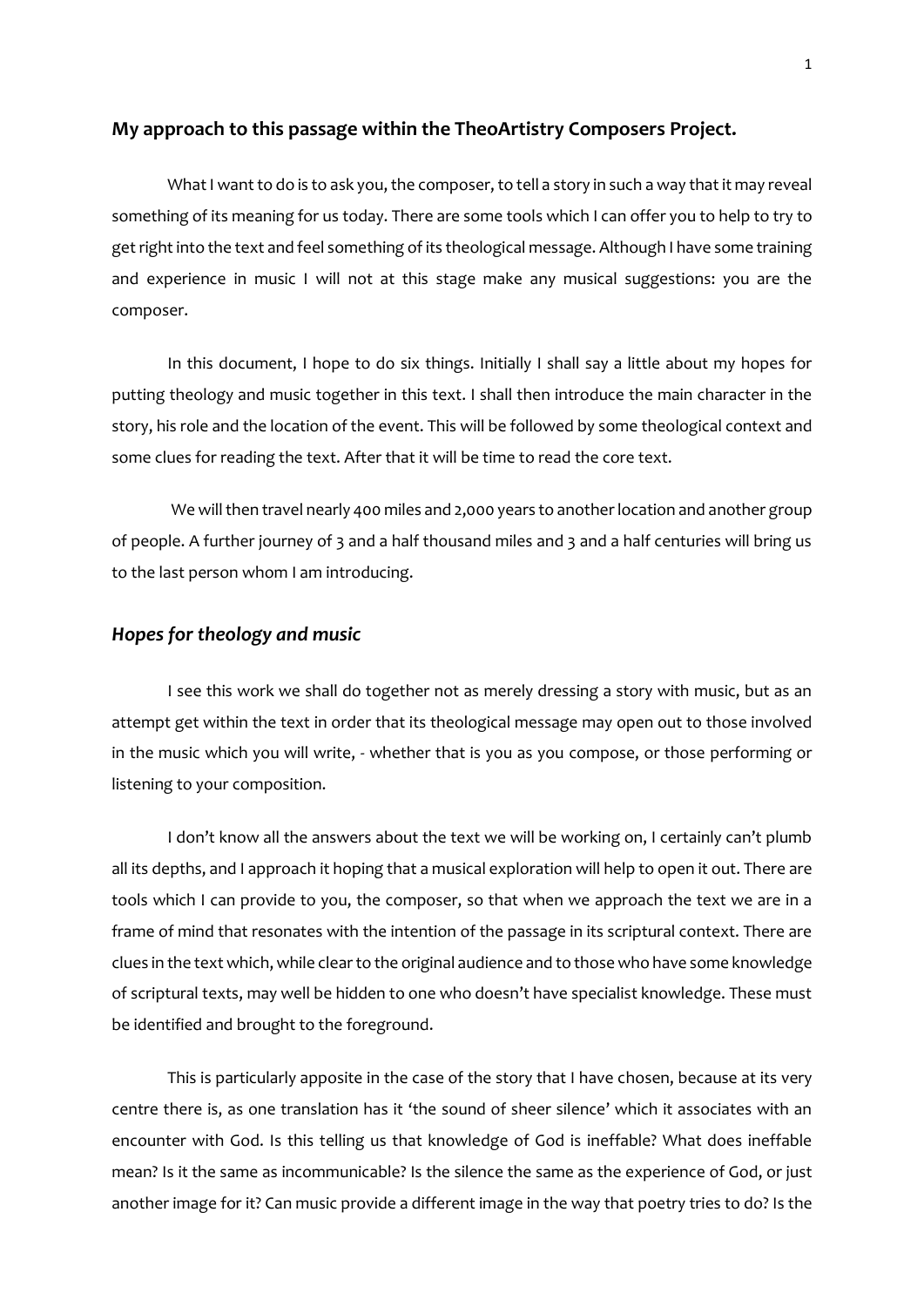music illustrative, straight forward imagery, or is it a way actually to explore the theologicalreality? Can music explore the ineffable and after exploring communicate something in ways which words cannot? Should both words and music be silent before God? The endeavour of theologians, particularly Christian theologians who study God who became man in the incarnation, and study in a college whose motto is *In pricipio erat Verbum*, (In the beginning was the Word) would suggest that we do need and want to try to understand and communicate knowledge of God.

At the heart of the episode which I offer you, I understand that an experience of God has taken place. The terms in which the story is recounted carry powerful images for the Jewish audience of the story, images of the existence and identity of the Israel as a people chosen to be the people of God, created to live in fidelity to God. Their cultural identity is built on knowledge of God's interventions in their history which is kept alive in memories of stories, memories which have a living power to this day.

Experience of God is foundational for Israel, and for Christians the incarnation of the Word of God in Jesus Christ is the consummation of the experience of God in history. The presence of Jesus Christ will reach its fullness in the world at the end of time. On the way, God is made known in Christ through grace and the Christian life. While God can be known in some faltering way in theology, He is also known through faith and love. This knowledge can be experienced as profoundly personal and life-changing and it is also very hard to put into words. Hence, I am bringing alongside the text from the Hebrew bible some poetic text from a Christian mystic in the hope that this different form of human and theological expression may bring something to the approach to silence and encounter with God.

### *The Character of Elijah*

The main character in the story is the Prophet Elijah who lived in the 9<sup>th</sup> Century BC. To this day, Elijah is a powerful presence in Judaism, remembered every Sabbath meal, every Passover and at every ritual circumcision. He is known as the prophet who will usher in the coming of the Messiah to the people of Israel. The name Elijah is an affirmation of the choice by God of the people of Israel and their choice of him as their God. It is a compound, formed from the general Hebrew word for God which is *El* and a syllable from the particular name which God revealed to Moses in the burning bush. This name, YHWH, is so sacred that to this day it will not be spoken by Jews, but is always replaced with another name which may be spoken without danger of blasphemy. So *Elijah* is *El is YHWH.*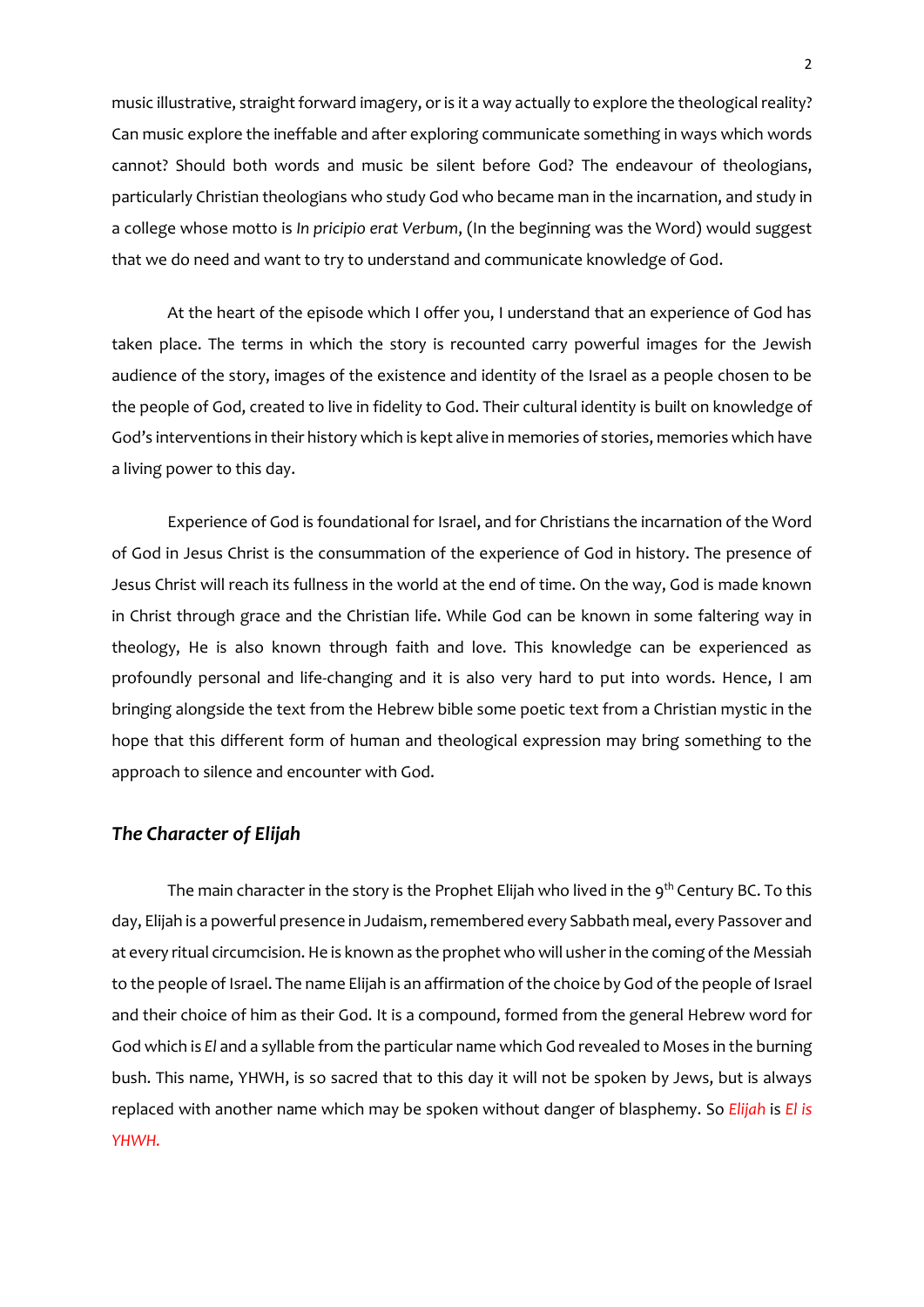The prophets of Israel were characters singled out by God to communicate to the people on God's behalf. Often the job of the prophet was to denounce the behaviour of the people – not least the leaders, priests and kings – and call them to repentance and fidelity to the One True God. They made their point through words and actions, not infrequently presenting their message in a sort of life episode, a living expression of a point they are trying to make. This certainly opens the way to presenting their teaching in other formats, such as music. If Elijah is acting out something in the story we will consider, then perhaps you will be able to find a way that music can heighten the prophetic performance.

The prophets were necessarily larger than life and this is particularly true of Elijah. Our episode occurs on Mt Horeb after Elijah has run away from the queen, having killed 450 of her false prophets. Elijah is very much to the foreground in Judaism to this day. The so-called Elijah Cycle runs from 1 Kings 17 to 2 Kings 2: 15. The passage on which I am focusing comes in 1 Kings 19: 9 - 14.

### *The Story, its location and images*

The story takes place on Mt Horeb, the exact location of which is unknown, though it is somewhere in the Sinai Peninsula. You can find some photos of Sinai along with various other bits and pieces in a folder which I have created on Dropbox for sharing things with you. <https://www.dropbox.com/sh/akb8vnt02lz9cc6/AADSt8OcA0-ByasQfkXfF8Vga?dl=0>

Mountain is a theological and literary keyword: when we hear mountain, we must also hear that this is a place of God revealing Himself. Throughout the bible mountains are places on which God makes himself known. Mt Horeb in particular has a foundational role in the life of the people of Israel: when we hear Mt Horeb we must hear the giving of the Ten Commandments which constitute this group of people as a nation of God and other encounters of Moses with God.

Another key within the episode comprises the natural phenomena, fire, earthquakes, mighty wind, each of which are associated as signs of the pagan gods. In particular, Ba'al, the false god whose prophets Elijah has slain, is the god of thunder and storm. Paradoxically, however, fire is also associated with encounter with God, both in the burning bush from which God made himself known to Moses and revealed his name as YHWH, [http://bible.oremus.org/?passage=Exodus+3](http://bible.oremus.org/?passage=Exodus+3%20) and in the phenomena experienced on Mt Horeb when God speaks to Moses and the whole people giving the commandments, the adherence to which makes the people the people of God. <http://bible.oremus.org/?passage=Deuteronomy+5>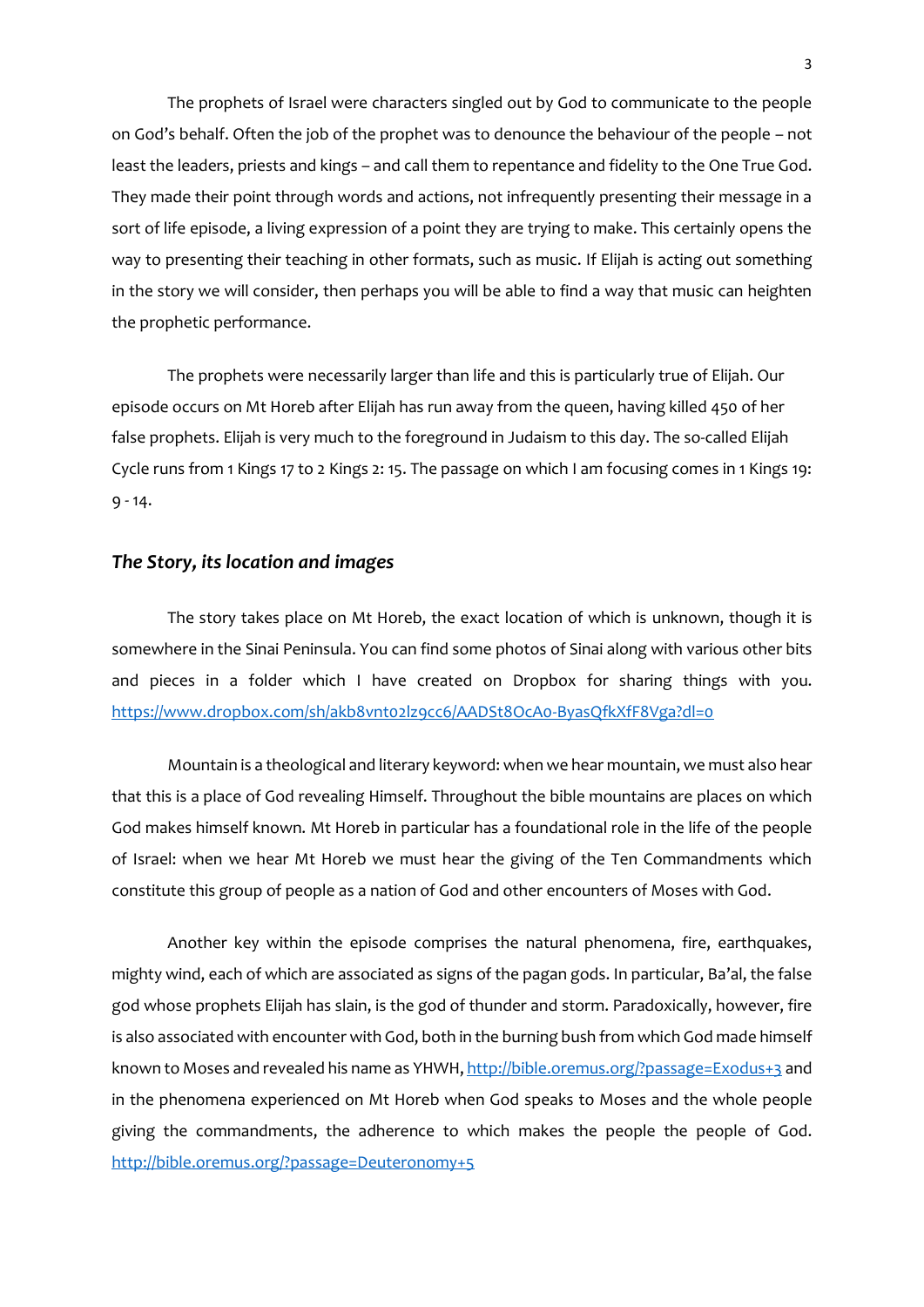The cave recalls the cleft in the rock where Moses stood as the Lord passed by, in one of the most powerful of the encounters of an individual with God in the history of Israel. In that episode, too, Moses covers his face with his cloak before God. <http://bible.oremus.org/?passage=Exodus+33>

The still small voice, or sound of sheer silence, at the climax of the story recalls the first two verses of Genesis in which the breath of God hovers over the waters. <http://bible.oremus.org/?passage=Genesis+1>

It might be good to read these four passages slowly and carefully letting the words and images sink in, if not before reading the Elijah text, then certainly while becoming familiar with it. They might be something which you want to talk over later.

So now with those things in the mind, ears and eyes of the reader, here is the text of the story:

# *The Text*

1 Kings 19:9-15 9 At Mt Horeb Elijah came to a cave, and spent the night there. Then the word of the LORD came to him, saying, "What are you doing here, Elijah?" 10 He answered, "I have been very zealous for the LORD, the God of hosts; for the Israelites have forsaken your covenant, thrown down your altars, and killed your prophets with the sword. I alone am left, and they are seeking my life, to take it away." 11 He said, "Go out and stand on the mountain before the LORD, for the LORD is about to pass by." Now there was a great wind, so strong that it was splitting mountains and breaking rocks in pieces before the LORD, but the LORD was not in the wind; and after the wind an earthquake, but the LORD was not in the earthquake; 12 and after the earthquake a fire, but the LORD was not in the fire; and after the fire a sound of sheer silence. 13 When Elijah heard it, he wrapped his face in his mantle and went out and stood at the entrance of the cave. Then there came a voice to him that said, "What are you doing here, Elijah?" 14 He answered, "I have been very zealous for the LORD, the God of hosts; for the Israelites have forsaken your covenant, thrown down your altars, and killed your prophets with the sword. I alone am left, and they are seeking my life, to take it away." 15 Then the LORD said to him, "Go, return on your way to the wilderness of Damascus;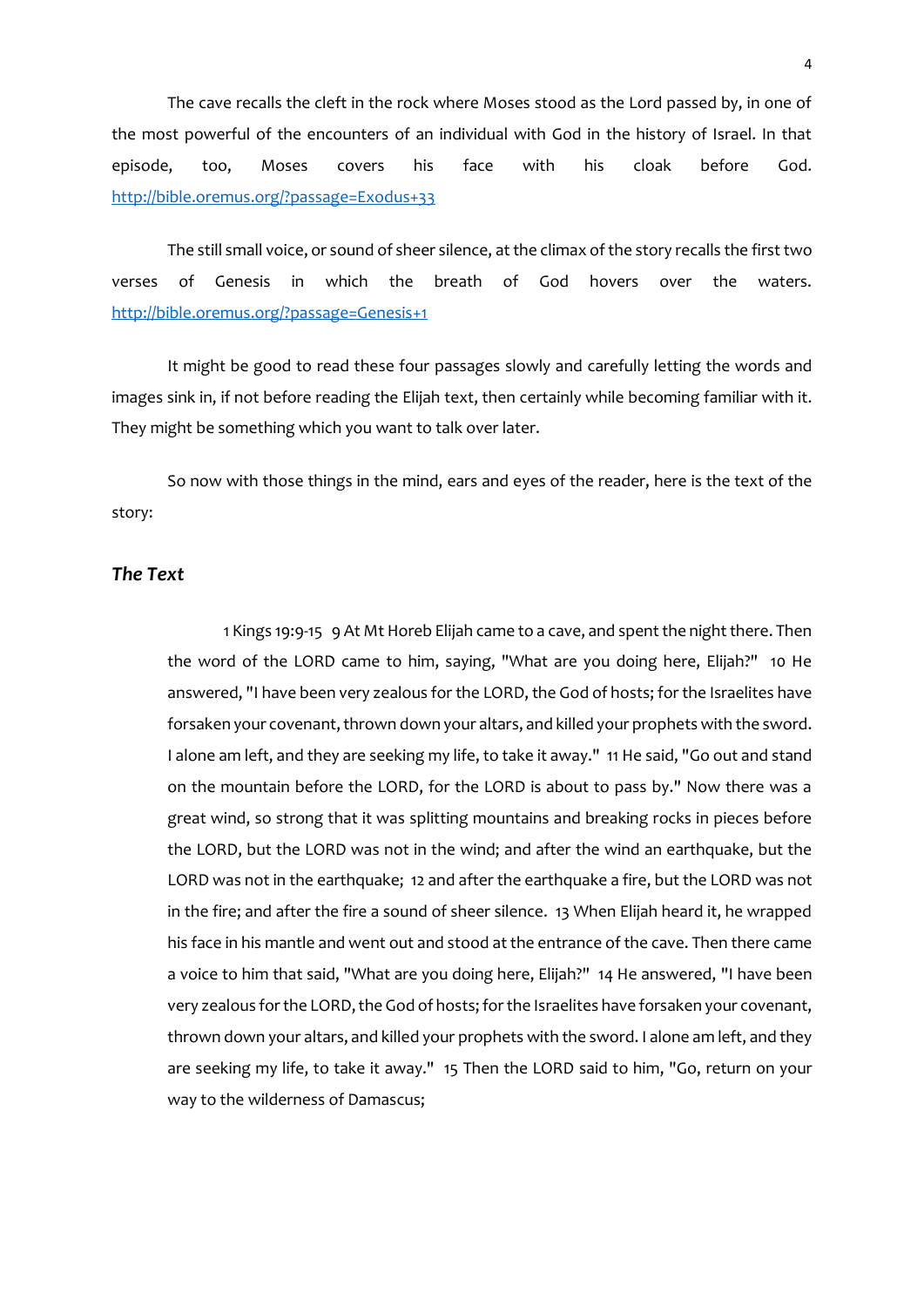# *Some translation variants of v12b*

JPS 1 Kings 19:12 and after the earthquake a fire; but the LORD was not in the fire; and after the fire a still small voice.

KJV 1 Kings 19:12 And after the earthquake a fire; but the LORD was not in the fire: and after the fire a still small voice.

NAS 1 Kings 19:12 And after the earthquake a fire, but the LORD was not in the fire; and after the fire a sound of a gentle blowing.

NIV 1 Kings 19:12 After the earthquake came a fire, but the LORD was not in the fire. And after the fire came a gentle whisper.

NJB 1 Kings 19:12 And after the earthquake, fire. But Yahweh was not in the fire. And after the fire, a light murmuring sound.

NRS 1 Kings 19:12 and after the earthquake a fire, but the LORD was not in the fire; and after the fire a sound of sheer silence.

TNK 1 Kings 19:12 After the earthquake -- fire; but the LORD was not in the fire. And after the fire -- a soft murmuring sound.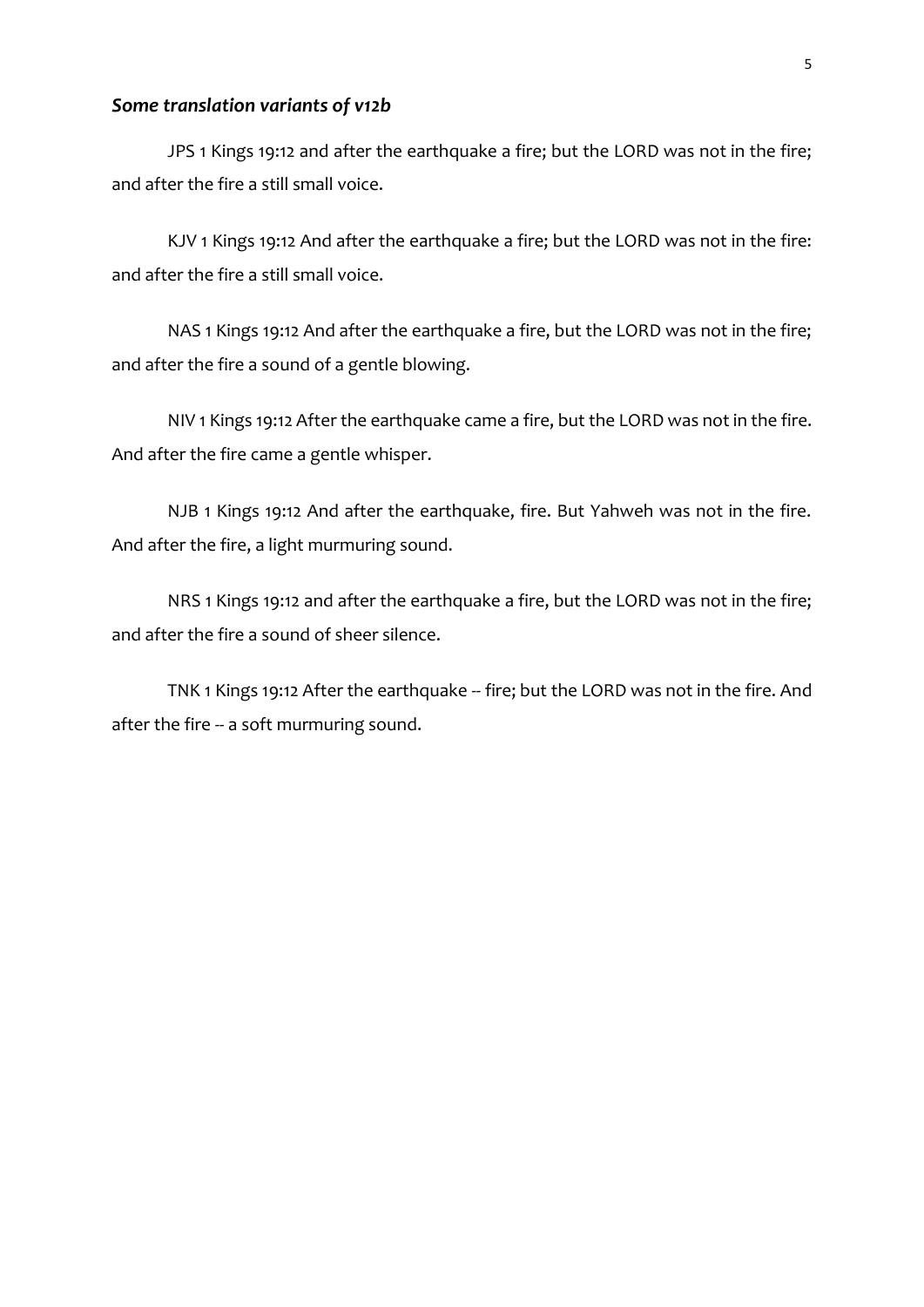# *Structure of the passage*

The passage is structured in a precise way known as a chiasm, or a chiastic structure. This is somewhat similar to the musical form of a rondo with repetition and development. In this particular case the structure can be described thus:



```
C1: Elijah answers
```
D1: God instructs Elijah to do go back to his prophetic ministry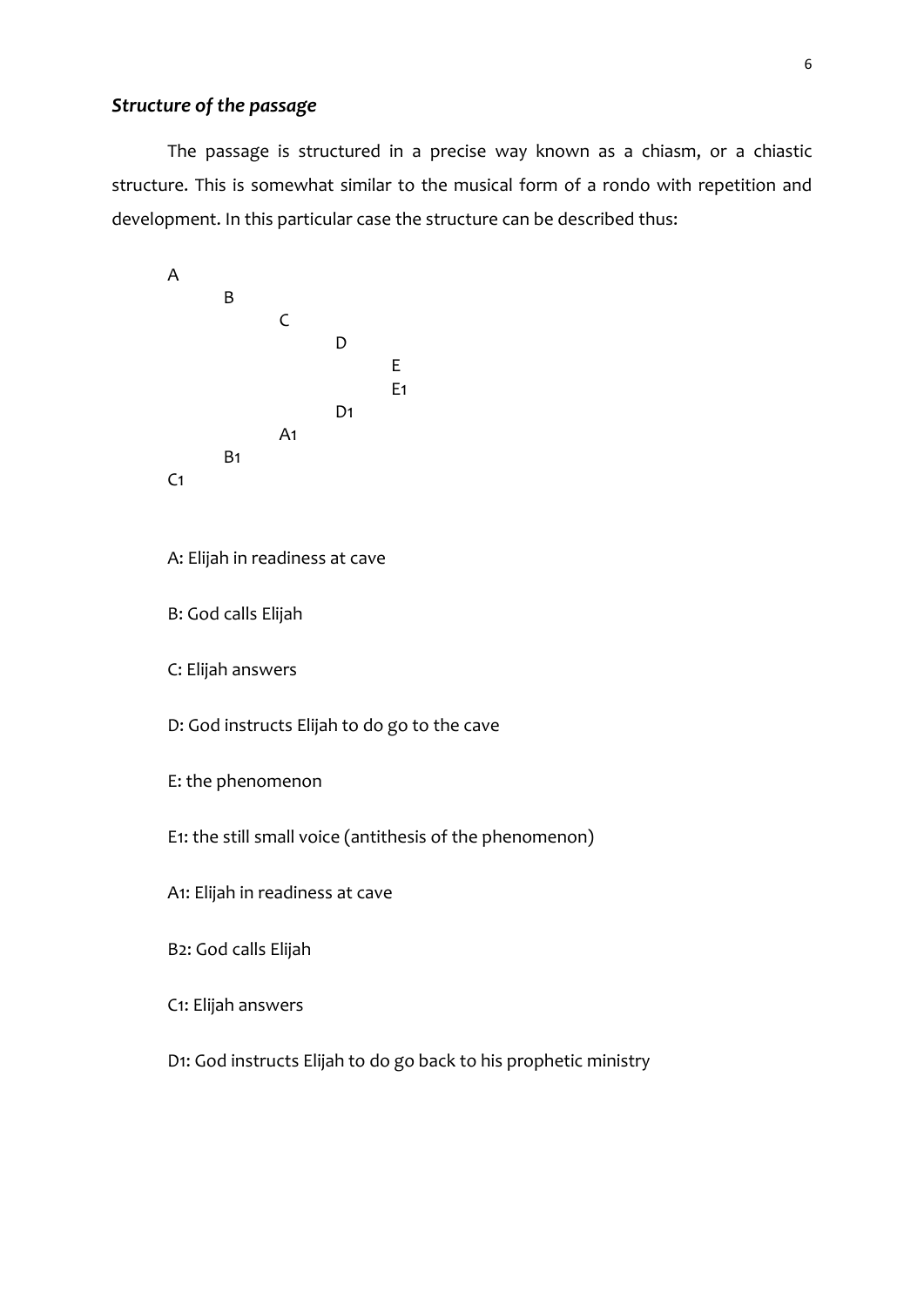Putting the structure with the text we arrive at the following::

A: Elijah in readiness at cave At Mt Horeb Elijah came to a cave, and spent the night there.

B: God calls Elijah Then the word of the LORD came to him, saying, "What are you doing here, Elijah?"

C: Elijah answers 10 He answered, "I have been very zealous for the LORD, the God of hosts; for the Israelites have forsaken your covenant, thrown down your altars, and killed your prophets with the sword. I alone am left, and they are seeking my life, to take it away."

D: God instructs Elijah to do go to the mountain11 He said, "Go out and stand on the mountain before the LORD, for the LORD is about to pass by."

E: the phenomenon Now there was a great wind, so strong that it was splitting mountains and breaking rocks in pieces before the LORD, but the LORD was not in the wind; and after the wind an earthquake, but the LORD was not in the earthquake; 12 and after the earthquake a fire, but the LORD was not in the fire;

E1: the still small voice and after the fire a sound of sheer silence.

A1: Elijah in readiness at cave 13 When Elijah heard it, he wrapped his face in his mantle and went out and stood at the entrance of the cave.

B1: God calls Elijah Then there came a voice to him that said, "What are you doing here, Elijah?" C1: Elijah answers14 He answered, "I have been very zealous for the LORD, the God of hosts; for the Israelites have forsaken your covenant, thrown down your altars, and killed your prophets with the sword. I alone am left, and they are seeking my life, to take it away."

D1: God instructs Elijah to do go back to his prophetic ministry15 Then the LORD said to him, "Go, return on your way to the wilderness of Damascus;

In analysing the text note the movement to the centre and back: God and Elijah are there at the beginning and the end – and also in the middle to which they seem to have journeyed in and then out.

Note the cave at the beginning and the end – and also at the central section.

Which is the climax: is it E1? Or perhaps A1 or B1? Or, conceivably, even D1? Each of these emphasises something crucial: E1 is the still small voice which emphasises the difference of God from the pagan idols, and perhaps also his intimacy. A1 emphasises the willing response of Elijah who has heard God. Did he hear God in the silence, or was it that hearing the silence he was prepared for meeting God in a way even more unknown? B1 has God addressing himself anew to the prophet who is called after the particular emphasis of the God of the burning bush (ie Elijah meaning El is YHWH.) and this may seem to suggest a new calling of Israel.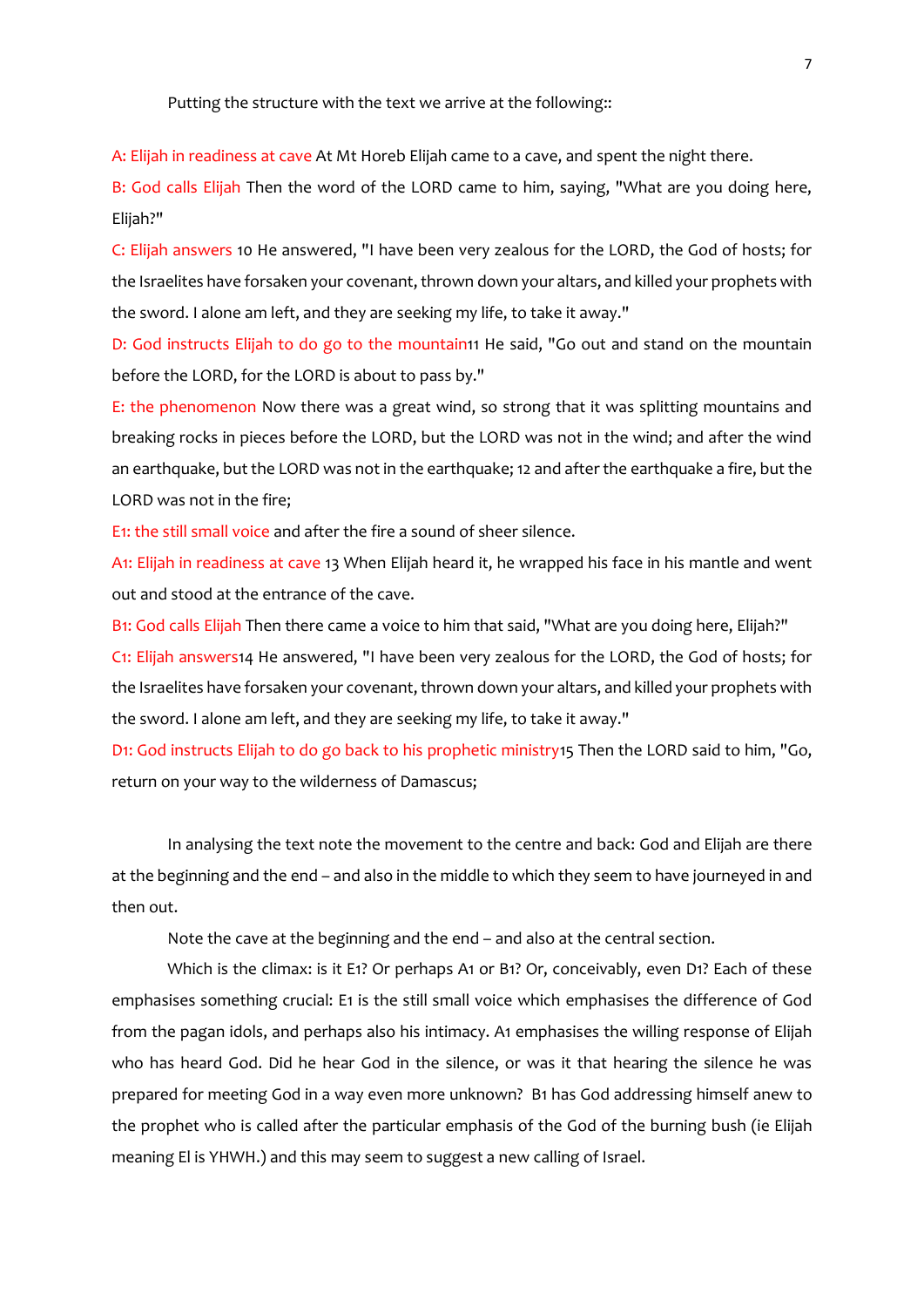I would like to look at the still small voice as intimate encounter with God, or at the least as closely associated with it. To do this I am bringing in the help of St John of the Cross. He does directly reference this episode from the life of Elijah at least once, but the connection with the Elijah and the Carmelite order of which St John of the Cross was a member is deeper than that. In order to understand that we must move to Mt Carmel in the north of present day Israel, another site very strongly associated with Elijah and the cradle of the Carmelite Order. (See the dropbox folder for some photos.)

### *Carmel and Elijah*

The Carmelite Order was founded at the turn of the 13th century on Mt Carmel. The first hermits who settled there were crusaders who exchanged their military existence for a hermit religious life, living in prayer, contemplation and silence. This group of men gathered together, so their Rule of Life says, 'around the spring of Elias on Mt Carmel'. (There are some photos of the location in the dropbox folder.) The Carmelites had no single great founder but looked to scripture for their inspiration. They were known as The Brothers of the Virgin Mary of Mt Carmel. Elijah, with his association with Mt Carmel, became an important figure in their identity. The story of Elijah that we will be exploring with its climax in a silent, ineffable encounter with God, became a key text for these contemplative brothers. Later, when they had moved to Europe and it became politically expedient to have a single founding father, they adopted Elijah. Episodes from his life, which had been the subject of the reflection of the brothers gathered round the spring of Elias, remained central to the spiritual attitude of the Carmelite order in their contemplative searching for the still small voice of God.

### *St John of the Cross*

Moving swiftly forward three and a half centuries and three and a half thousand miles, we come to St John of the Cross who was born in Spain in 1542. As a young Carmelite friar he met Teresa of Avila, older than him by 27 years, who persuaded him to be involved in the reform of the Carmelite order. The two of them are known as the founders of the reformed, or discalced, Carmelite Order. This religious order is contemplative and largely silent.

St John of the Cross is universally acknowledged as one of the greatest mystics in Christianity. He is recognised as a doctor of the universal church which means that the church accepts his teaching as having outstanding worth for the whole people of God. The centre point and summit of his teaching concerns the most profound and intimate union of the human person with God and the way to that union. He struggles to express through his poetry the knowledge learned through